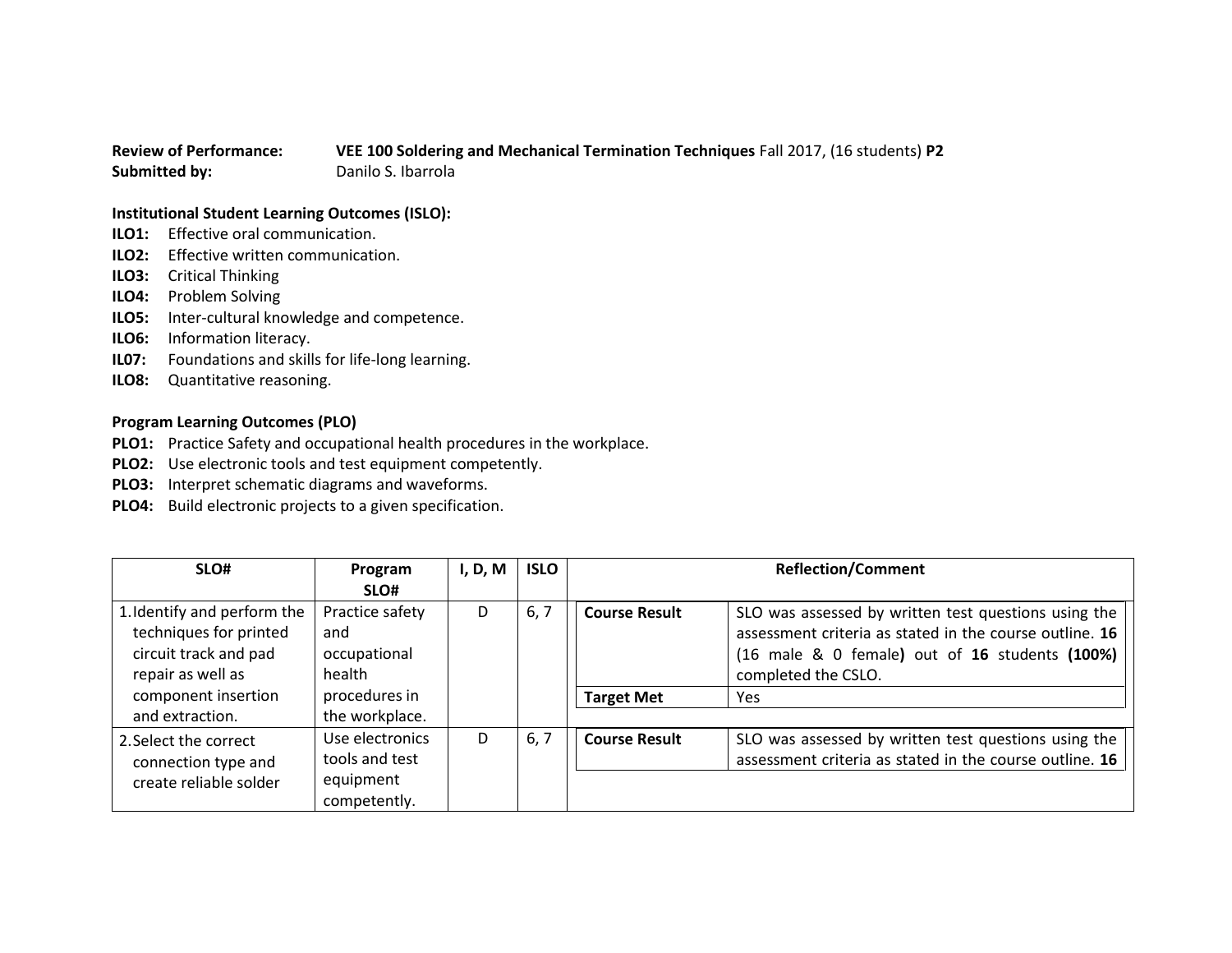| joints using basic hand<br>soldering techniques.                                          |                                                                |   |      | <b>Target Met</b>    | (16 male & 0 female) out of 16 students (100%)<br>completed the CSLO.<br>Yes                                                                                                              |
|-------------------------------------------------------------------------------------------|----------------------------------------------------------------|---|------|----------------------|-------------------------------------------------------------------------------------------------------------------------------------------------------------------------------------------|
| 3. Demonstrate the correct<br>method of terminating<br>basic connector.                   | Use electronics<br>tools and test<br>equipment<br>competently. | M | 6, 7 | <b>Course Result</b> | SLO was assessed by written test questions using the<br>assessment criteria as stated in the course outline. 14<br>(14 male & 0 female) out of 16 students (87.5%)<br>completed the CSLO. |
|                                                                                           |                                                                |   |      | <b>Target Met</b>    | Yes                                                                                                                                                                                       |
| 4. Describe the<br>characteristics of, and<br>the procedures for<br>making good wire wrap | Use electronics<br>tools and test<br>equipment<br>competently. | M | 6, 7 | <b>Course Result</b> | SLO was assessed by written test questions using the<br>assessment criteria as stated in the course outline. 14<br>(14 male & 0 female) out of 16 students (87.5%)<br>completed the CSLO. |
| connection.                                                                               |                                                                |   |      | <b>Target Met</b>    | Yes                                                                                                                                                                                       |
|                                                                                           |                                                                |   |      |                      |                                                                                                                                                                                           |
| 5. Test basic wiring<br>connector.                                                        | Use electronics<br>tools and test<br>equipment<br>competently. | M | 6, 7 | <b>Course Result</b> | SLO was assessed by written test questions using the<br>assessment criteria as stated in the course outline14<br>(14 male & 0 female) out of 16 students (87.5%)<br>completed the CSLO.   |
|                                                                                           |                                                                |   |      | <b>Target Met</b>    | <b>Yes</b>                                                                                                                                                                                |

**Special comments:** 14 out of 16 or 87.5% of the students got a grade of C and higher and 2 or 12.6% got a grade of F.

| <b>Summary of Grades:</b> |  |
|---------------------------|--|
|---------------------------|--|

| A+ | = | 0 |
|----|---|---|
| А  | = | 0 |
| А- | = | 3 |
| B+ | = | 4 |
| B  | = | 3 |
| В- | = | 1 |
| C+ | = | 0 |
| C  | = | 2 |
| C- | = | 1 |